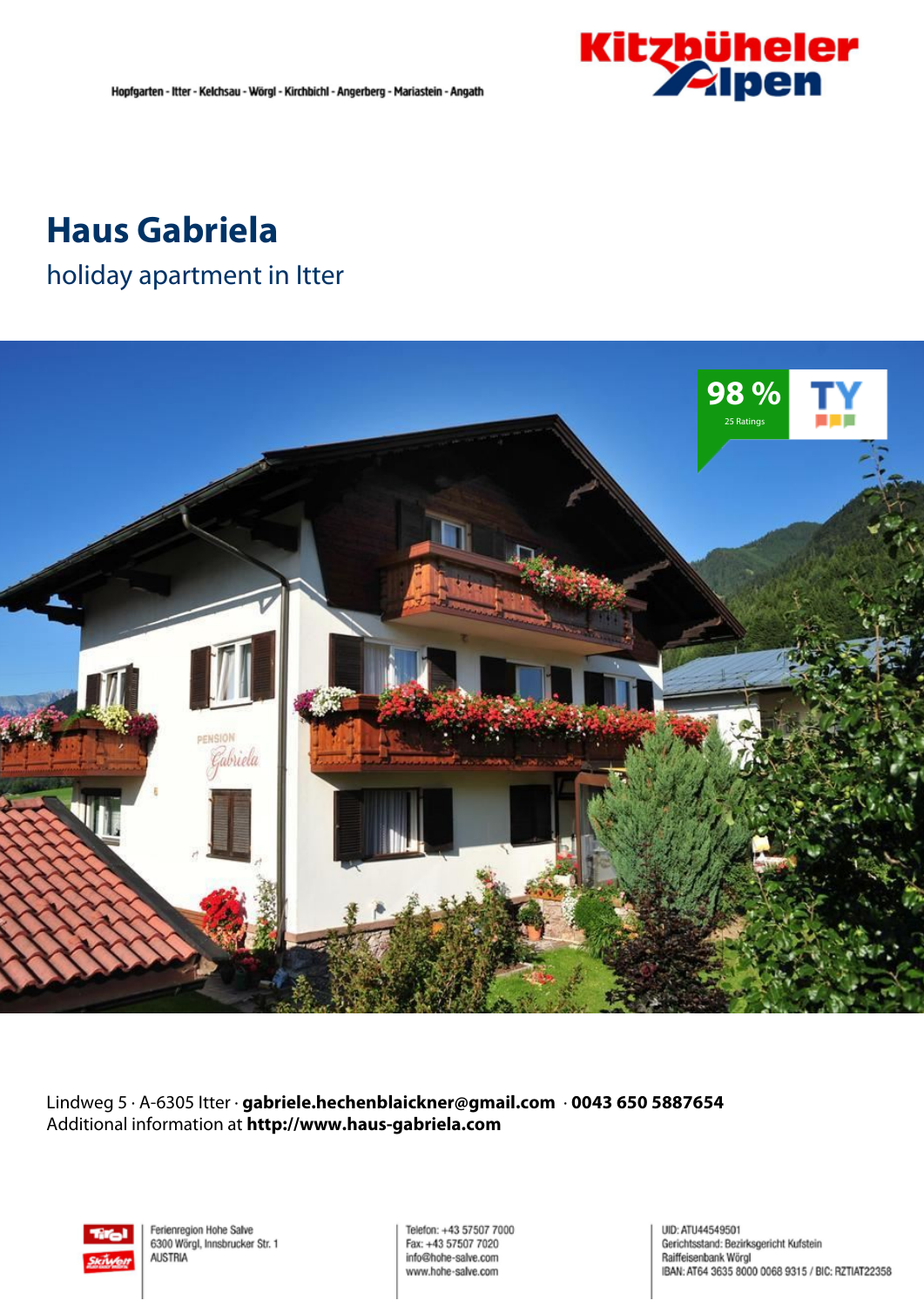

# **Haus Gabriela**

## holiday apartment in Itter

Our Haus Gabriela lies in <sup>a</sup> calm and yet central area in the picturesque village of Itter in the Kitzbüheler Alpen. Enjoy relaxation and quiet at our family-run business and absorb the fantastic view of the surrounding mountains. Our advantages in winter: allow your car some rest too, because only 150 <sup>m</sup> from the house there is the bus stop. From there the free ski bus takes you in no time at all to the Salvista gondola, your direct access to the ski area SkiWelt Wilder Kaiser Brixental. 280 km of slopes, more than 90 lifts await you there. The cross-country ski track runs right past the house. Our advantages in summer: the public swimming pool of Itter is only <sup>a</sup> 5 minute walk from the house and access is included in your guest card. You can set off on numerous cycling and hiking tours around or up to the Hohe Slave right from the doorstep - which allows your car to have <sup>a</sup> rest as well. Parking spaces are available. Of course you are welcome to recharge your batteries and enjoy the sun in our garden. Our Haus Gabriela offers 2 holiday flats and <sup>a</sup> double room with shower and WC.

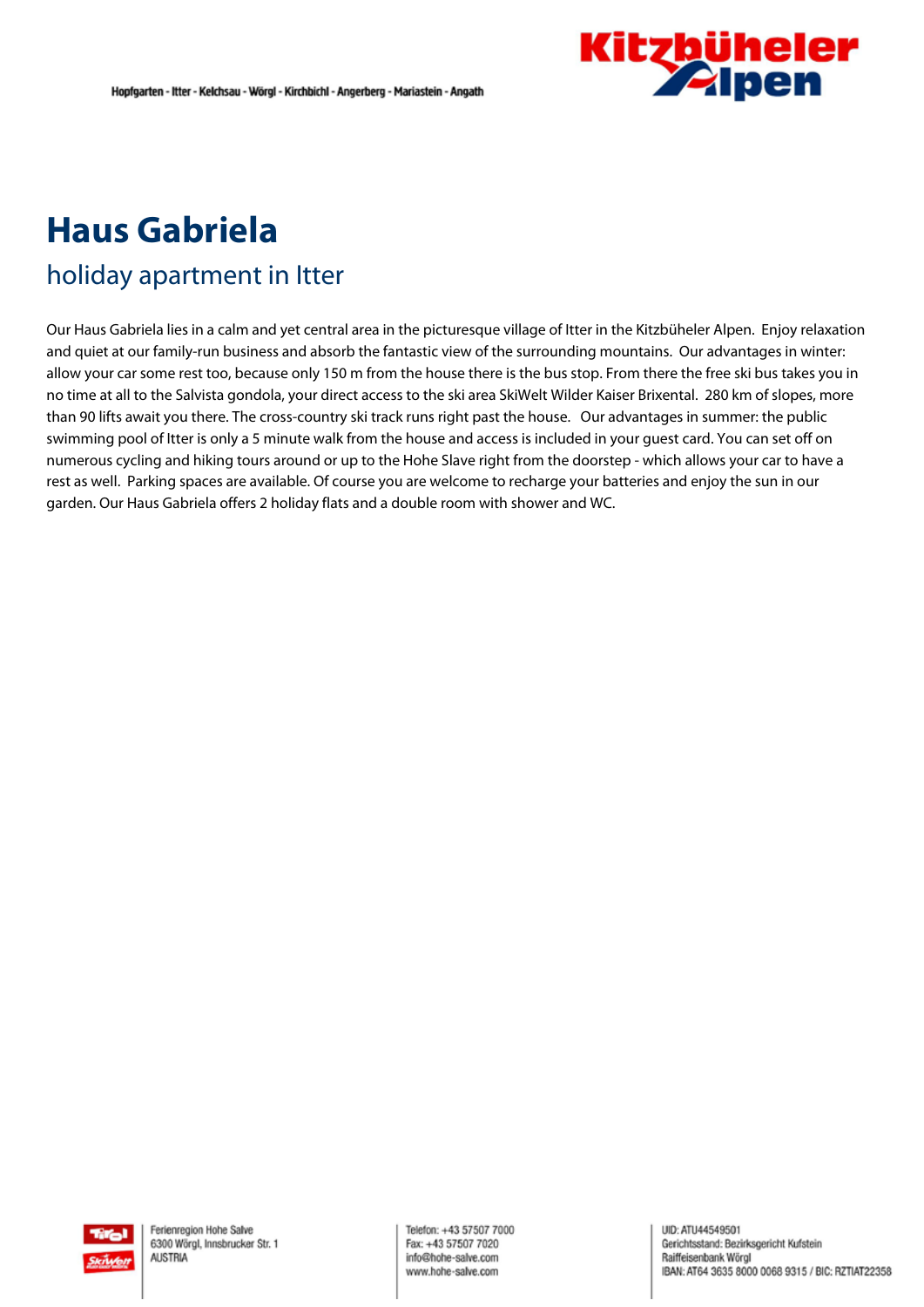



central location · right at the cross-country ski trail · quiet location · on the hiking path · right on the bike path · meadowlands · right at the ski-bus/ hiking-bus/ bus stop



Ferienregion Hohe Salve 6300 Wörgl, Innsbrucker Str. 1 **AUSTRIA** 

Telefon: +43 57507 7000 Fax: +43 57507 7020 info@hohe-salve.com www.hohe-salve.com

UID: ATU44549501 olic, Ario-433-8307<br>Gerichtsstand: Bezirksgericht Kufstein<br>Raiffeisenbank Wörgl